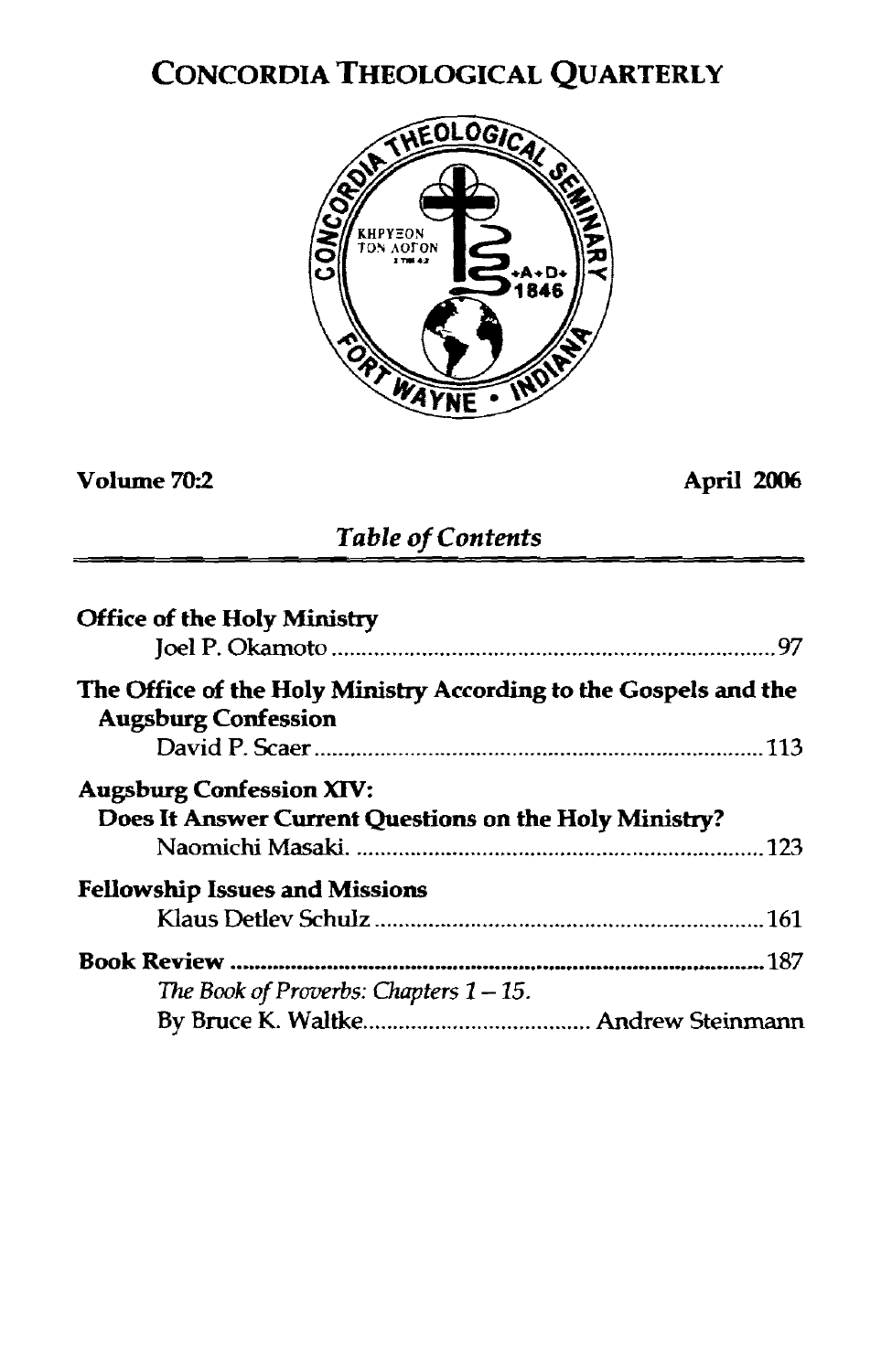# **The Office of the Holy Ministry**

### **Joel P. Okamoto**

The office **of** the holy ministry remains a significant topic in important discussions and debates within The Lutheran Church-Missouri Synod. From our standpoints, the topic arises most frequently in discussions about lay ministers, mission and evangelism, and the relationship of congregations with their ministers. But questions and issues involving the office arise elsewhere, inchding conversations on the responsibilities of the priesthood of the baptized, absolution and church discipline, the nature of ordination (e.g., whether it ought to be numbered as a sacrament), pastoral education (e.g., field education, vicarage, alternate routes, and teachers of theology), the **tenure** of calls, auxiliary offices, and the duties of elders.

Each of us has his own particular concerns **and** level of discomfort with matters in the LCMS, but **all** of us are concerned that some of our disagreements and confusions are about doctrine. To be sure, there is no disagreement and confusion about what constitutes the Lutheran articles of doctrine. There is, however, much disagreement and confusion about how we should embody these articles in our lives, including how we should embody the Lutheran doctrine of the office of the holy ministry.

We recognize that embodying a doctrine or a principle in our lives is much more difficult **than** merely stating it or agreeing with it. This is the case with the distinction of law and gospel. Embracing it is quite simple; learning to do it faithfully is a lifelong venture. This is the case with the Athanasian Creed's central trinitarian claim: "We worship one God in **three** persons and three **persons** in one God, neither confusing the persons nor dividing the substance." Confessing it in the liturgy on the festival of the Holy Trinity is straightforward; observing it straightforwardly in our theological reflection often proves difficult. This is the case with the relationship of justification and sanctification. Stating **that** sanctification

*Joel Okamoto is Assistant Professor of Systematic Theology at Concordia Seminary, Saint Louis, Missouri.* 

This *paper was presented at two joint meetings* of *the Systematics* **deparfmenfs** *of*  both LCMS seminaries and represents a consensus of these departments on the *subject. It* will also appear **in Concordii Journal,** *published by the faculty of Concordia Seminary, Saint, Louis.*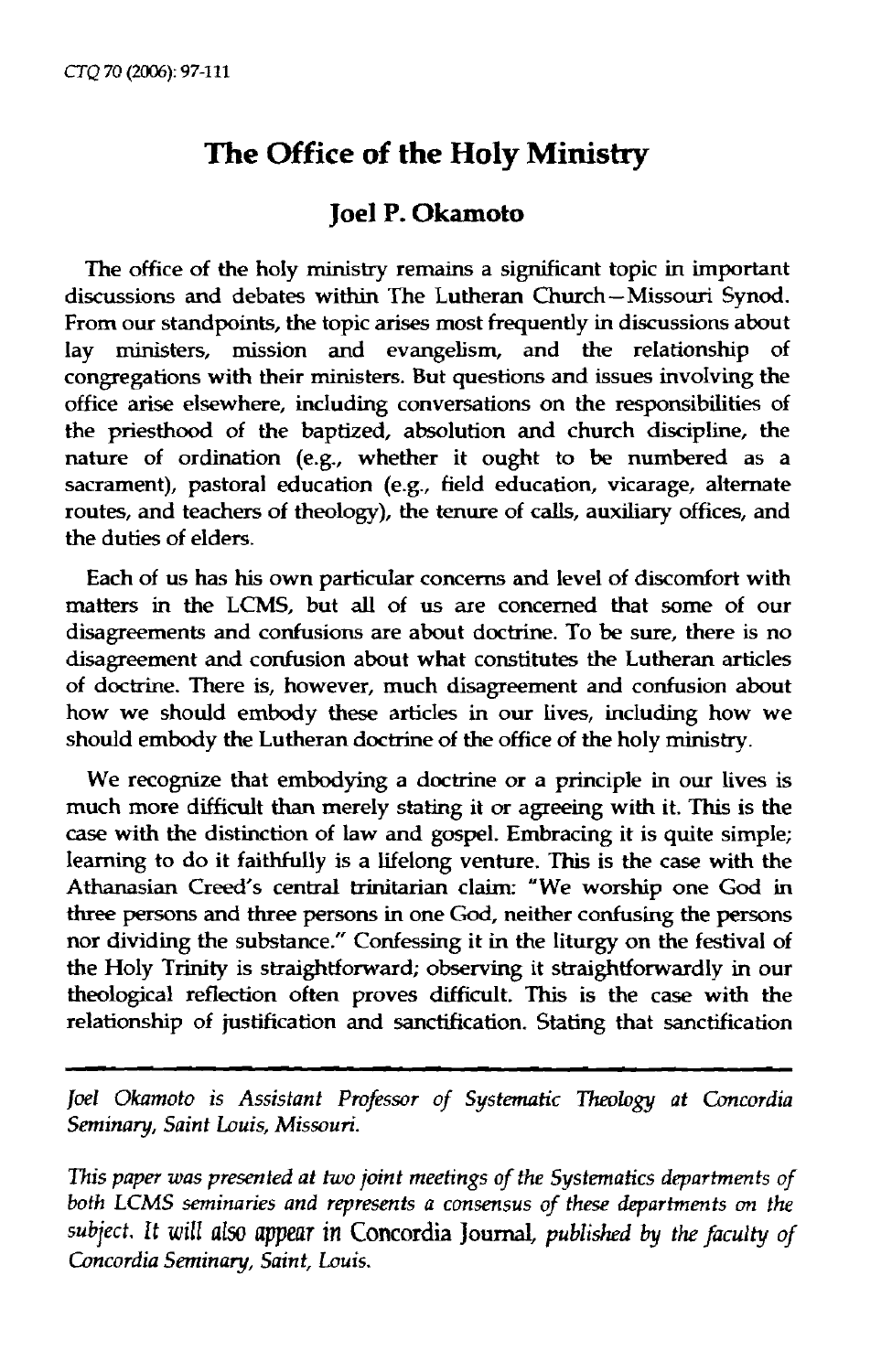follows justification is easy; reflecting their relationship properly in preaching and pastoral care can strain even pastors who have seen it all. This is **also** the case with the office of the holy ministry in the life of the church. For instance, it is one thing to confess: "no one should publicly teach, preach, or administer the sacraments without a proper [public] call" (CA XN).' But it is another thing to discern what courses of action properly embody this doctrine when no pastor is available for God's people, or when considering how seminarians might acquire **skill** in preaching and teaching, or when a congregation has many homebound in need of preaching and the Lord's Supper.

Difficult or not, however, discerning faithful ways of embodying our doctrine is just as basic a Christian responsibility as confessing our doctrine. To help us all in this **task,** we offer the following affirmations.

#### **I. The** Scriptures **and the Lutheran Confessions locate the office of the holy** *ministry* **within God's plan and work of salvation through Jesus Christ.**

**Al!** refledion on the office of the holy ministry and every embodiment of the doctrine of the office should be faithful to the ways in which the Scriptures make known the office and to which the Lutheran Confessions testify. These, in turn, rightly begin by acknowledging that the Lord Jesus Christ **himself** instituted and commanded the office:

Jesus said to them again, "Peace be with you. As the Father has sent me, even so I am sending you." And when he had said this, he breathed on them and said to them, "Receive the Holy Spirit. If you forgive the sins of anyone, they are forgiven; if you withhold forgiveness from anyone, it is withheld." (John 20:21-23)<sup>2</sup>

The office of the **ministry does** not exist simply by virtue of apostolic precedence or for the sake of **good** order, but by virtue of Christ's will and for the sake of the salvation of sinners.

However, our **thinking** and conversation as well as our practices and policies should be consistent not only with particular passages in the New Testament (e.g., John 20; Matt 28) and the Confessions (e.g., CA V; XTV) but also should be consistent with the ways the Scriptures and the Confessions present **and** discuss the office.

**<sup>1</sup>**Unless otherwise indicated, all **citations of** the **Lutheran** Confessions are from **Robert Kolb and Timothy J. Wengert, eds., The Book of Concord: The Confessions of the** *Evangelical Lutheran Church, tr. Charles Arand, et al. (Minneapolis: Fortress Press, 2000).* 

Unless otherwise indicated, all **Scripture quotations are from** *The Holy Bzble,* **English Standard Version** (Wheaton, **IL:** Crossway **Bibles,** 2001).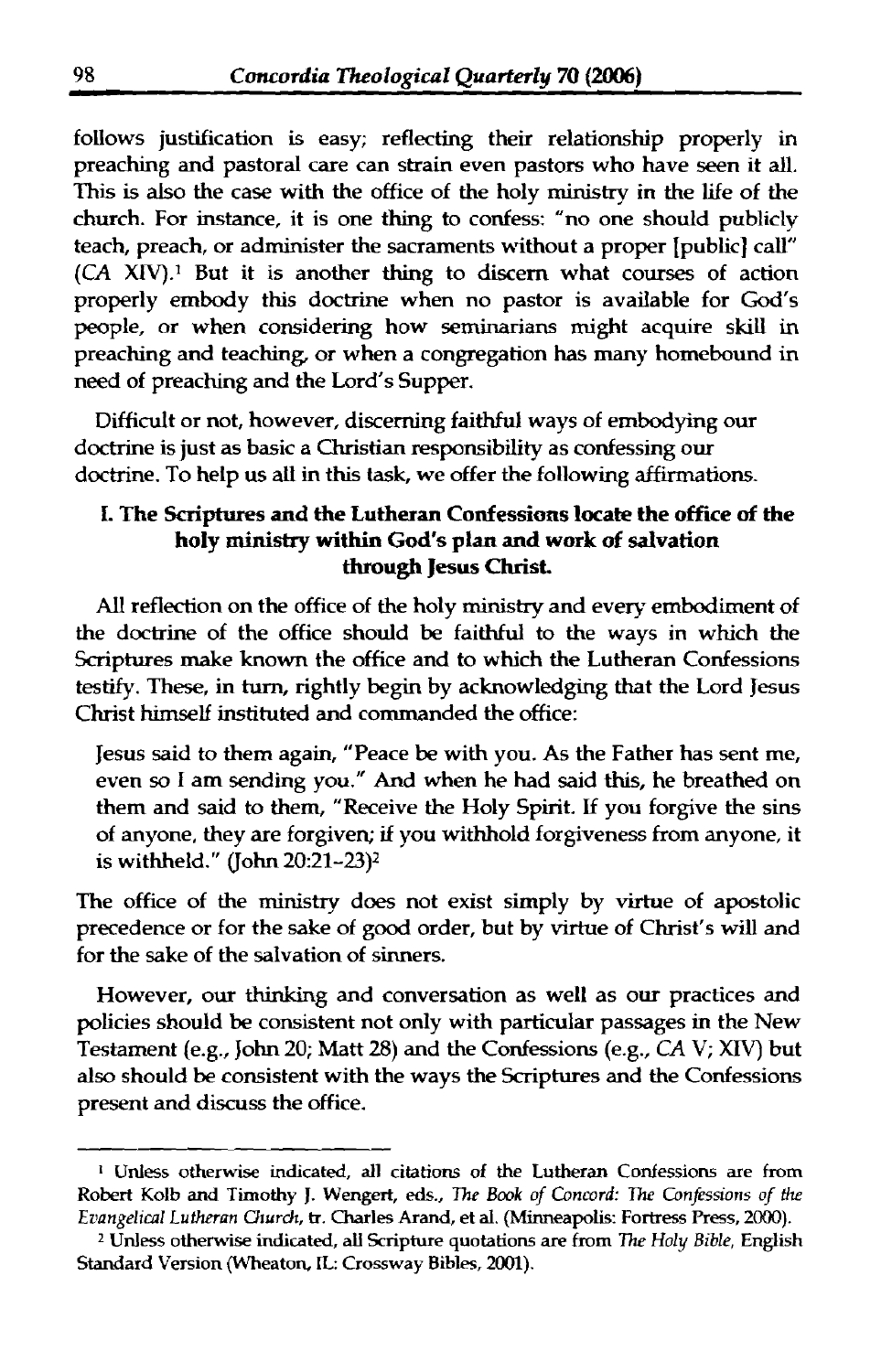These ways are not difficult to determine. The Scriptures and the Lutheran Confessions locate the office of the **ministry** within God's plan **and** work of salvation through Jesus Christ.

#### *The Scriptures and the Lutheran Confessions locate the doctrine of the ofice of the holy within the divine economy of salvation*

The most basic and familiar way of locating the office of the holy ministry (and therefore the doctrine of the office) is within God's economy of salvation, that is, within God's plan and work of salvation through Jesus Christ. The Lord Jesus **himself** does this in the Gospels. These accounts serve as the basis for teaching that Christ himself instituted and commanded the office, along with all that his institution and command entail.<sup>3</sup> From these accounts, we also can discern the scope or the power of the office, namely, "to preach the gospel, to forgive or retain sin, and to administer and distribute the sacraments" (CA XXVIII, 5).<sup>4</sup>

The New Testament teaches us that Christ is not only the one who authorizes the office and calls men to service but **also** serves as the paradigm for those whom he calls and sends: **"As** the Father **has** sent me, even so I send VOU" (John 20:21). Those called to the office are called to continue the work that God gave his Son. Ministers do not merely speak about God's grace and salvation; thev are called to convey God's grace and offer salvation. Their calling is to act, as our liturgical orders put it, "in the stead and by the command" of the Lord. Their office is not simply to talk about God's reign or God's forgiveness or God's justification; their office is to announce the coming of God's reign, to forgive sins, and to justify sinners (see also John 1518-16:15; 17:6-26). It is further reflected in the appointing and sending of the twelve (Matt 10:1-42; Mark 3:13-19; 6:7-13; Luke 9:1-6) and the seventy-two (Luke 10:1-20). Here Christ commissions them for work that he himself is doing- proclaiming the coming of God's reign, healing the sick, raising the dead, cleansing lepers, and casting out demons-and work that Christ himself understands as characterizing him as "the one who is to come" (Matt 11:2-6). To be sure, the service to which Jesus Christ calls ministers of the word is not identical to the service to which God called Christ. For instance, it was given to Christ alone to atone for the sins of the world. Those in the office that Christ instituted do not participate in a sacrificial office. And the service to which ministers of the word are called today does not necessarily involve raising the dead or healing the sick, as it did for the twelve and the seventy-two in the

<sup>&</sup>lt;sup>3</sup> For the institution and command of the office, see Matt 28:18-20, Luke 24:44-49, and **John** 20:21-23. **See also John** 21:15-17 and Acts 1:8.

**<sup>4</sup> The articIe** then quotes **John** 20:21-23 to **justifv** this position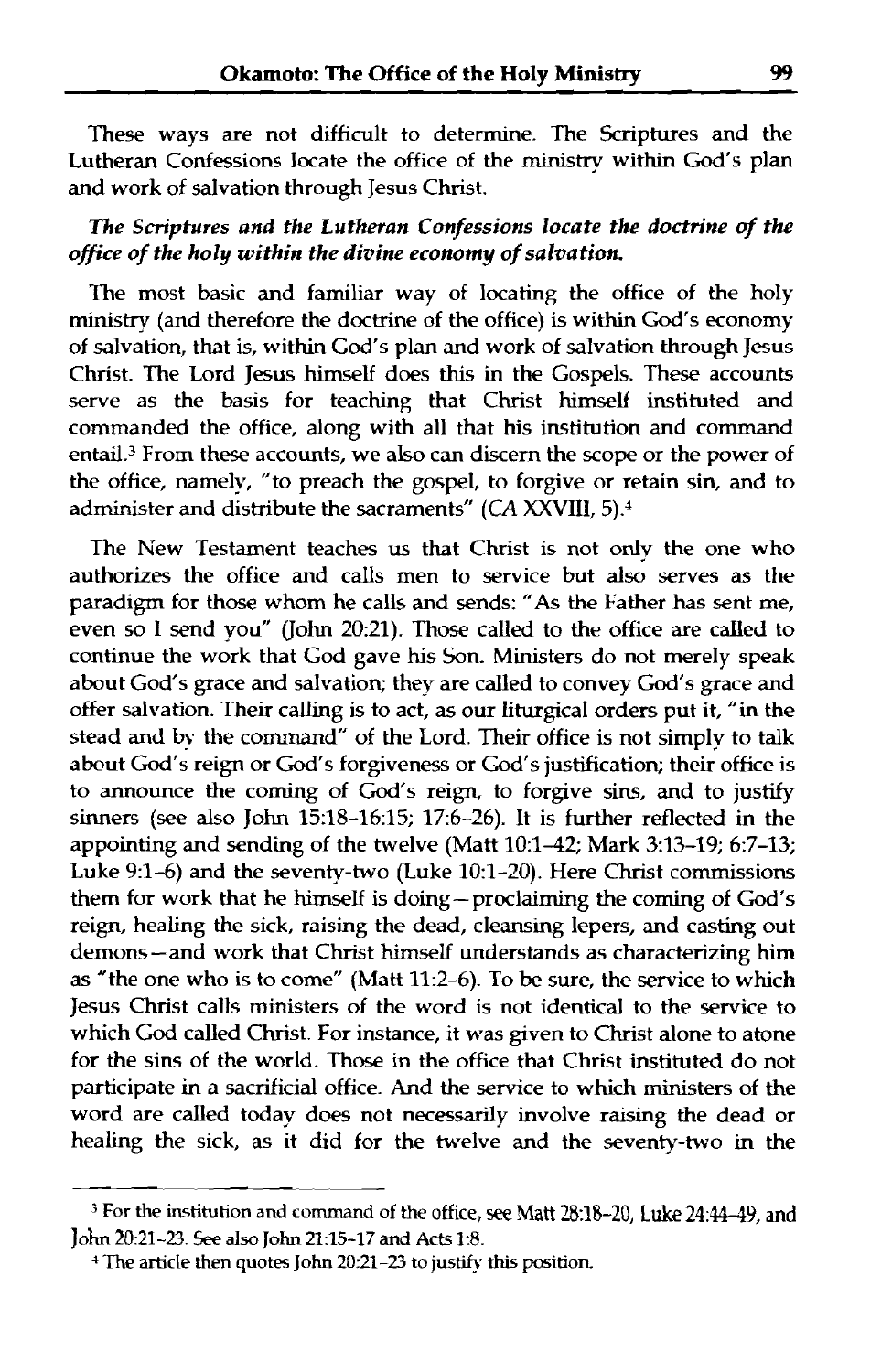Gospels. The point is that Christ gave the same office that the Father had given him. Paul and Timothy convey the same conception of the office when they speak about the ministry and message that God has given them:

Therefore, if anyone is in Christ, he is a new creation. The old has passed away; behold, the new has come. A11 this is from God, who through Christ reconciled us to himself and gave us the ministry of reconciliation; that is, in Christ God was reconciling the world to himself, not counting their trespasses against them, and entrusting to us the message of reconciliation. Therefore, we are ambassadors for Christ, God making his appeal through us. We implore you on behalf of Christ, be reconciled to God. For our sake he made him to be sin who knew no sin, so that in him **we** might become the righteousness of God. M'orking together with him, then, **we** appeal to you not to receive the grace of God in vain. For he says, "In a favorable time **I** listened to you, and in a day of salvation I have helped you." Behold, now is the favorable time; behold, now is the day of salvation. (2 Cor 5:17-6.2)

The Lutheran Confessions adopt this approach to characterizing the office of the ministrv, especially when they establish and delimit the power or authority of those who have been called to the office. In CA/Ap XXVIII, this power is contrasted to the power of civil authorities. In Ap **XIIJ,** this power is established against the Roman conception of the priesthood as a sacrificial office on the one hand (Ap **XIII,** 7-9), and against the Enthusiasts who set aside the word entirely on the other hand (Ap **XIII, 11-13).** In the Treatise on the Power and Primacy of the Pope, this power is shown to be given equally to all the apostles and to all who succeed them, not principally to Peter and his successors in the Roman church. We can see their concern to show that ministers represent Christ and do his **work** from their repeated citations of the words of Jesus recorded in Luke's Gospel: "He who hears you hears me" (10~16; see CA **XXVIII,** *22;* Ap **\7I/V[LI,** 28, 47; 6. Ap **XII,** 40 and Ap XXVIII, 18).

#### **The** *Scriptures and the Lutheran Confessions locate the doctrine of the oflice of the holy rninistry within the context of justification by faith in the gospel.*

Some of the confessional witnesses already cited point to another significant way to characterize the office of the ministry: within the context of justification by faith in the gospel. CA V directs us to this context when it connects justification with the means of grace: "To obtain such faith [i.e., faith that "God will regard and reckon . . . as righteousness in his sight"  $(AC IV, 3)$ ] God instituted the office of preaching [das Predigtamt], giving the gospel and the sacraments. Through these, as through means, he gives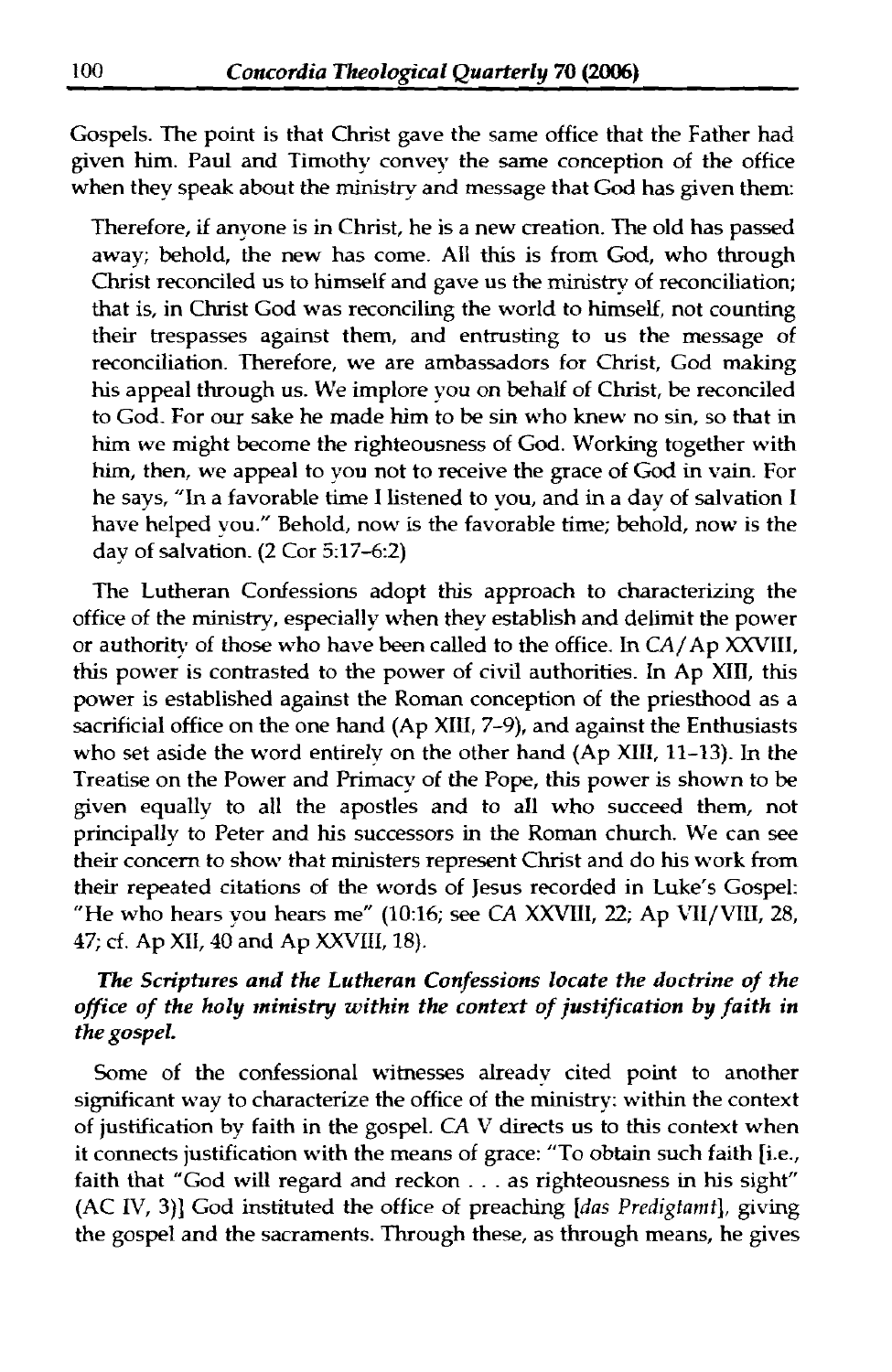the Holy Spirit who produces faith, where and when he **wills,** in those who hear the gospel" **(CA** V, **1-2).** This article emphasizes that the Holy Spirit gives justifying faith through the means of grace.5 Furthermore, the understanding that the keys have been given immediately to the church is consistent with this teaching.6

The Confessions, however, also understand that these means of grace are to be administered publicly only by those who have been properly called. **This** is asserted plainly in CA *MV:* "Concerning church government it is taught that no one should publicly teach, preach, or administer the **sacraments** without a proper [public] call." **This** office of teaching, preaching, and administering the sacraments is held not simply as a matter of good order, but, as we have already seen, because the office has Christ's institution and command. As we see in Ap XIII, the Confessions hold together both the emphasis that justification comes through the means of grace and the acknowledgement that God has given the office of the ministry so that these means might be administered and sinners thereby justified. When discussing whether ordination **may** be understood as a sacrament, the article first distinguishes the evangelical understanding of the office of the holy **ministry** as a calling to preach the gospel **and**  administer the sacraments from the Roman Catholic conception of a sacrificial office (Ap XIII, 7-9). But if ordination is rightly understood as having reference to the rninistrv of the Word, then the Apology **has** no objection to calling it a sacrament. Why? Two reasons are given: first, because "the **ministry** of the Word has the command of God and has magnificent promises like Romans 1[:16]: the gospel 'is the power of God for salvation to everyone who has faith" (Ap XIII, 11); second, because "the church has the mandate to appoint ministers" (Ap XIII, 12).

Although the Confessions nowhere cite this passage, this way of locating the office of the holy ministry in God's work is reflected in Romans 10. In this section of the letter **(chs** 9-11), Paul deals with the theological problems of the many Jews who have rejected Christ and the righteousness of faith. In chapter 9 he addresses the question of whether salvation is by

*<sup>5</sup>***This point is made repeatedly in the Augsburg Confession and the Apology** *(see*  **especialIv** MII, **as** will **be** discnrssed **in the next paragraph, and XXTII), and also in** the **Smalcald Artides** (see **SA ID,** viii **on Confession) and in the Treatise on the Power and Primacy of the Pope (see especialIy Tr 6041,** whch **addresses the issue of ecclesiastical power).** 

**<sup>&</sup>quot;Moreover, it must be acknowledged that the keys do not belong to one particular person but to the church, as many clear and irrefutable arguments show. For having**  $s$ poken of the keys in Matthew 18[:18], Christ goes on to say: "Wherever two or three **agree on** earth..." **[Matt.** 18:19-201. Thus, **he** grants **the power of the keys principally and without mediation to the church..** ." **(Tr 24;** 6. **Tr 68)** Also see **belo~,, affirmation R'.**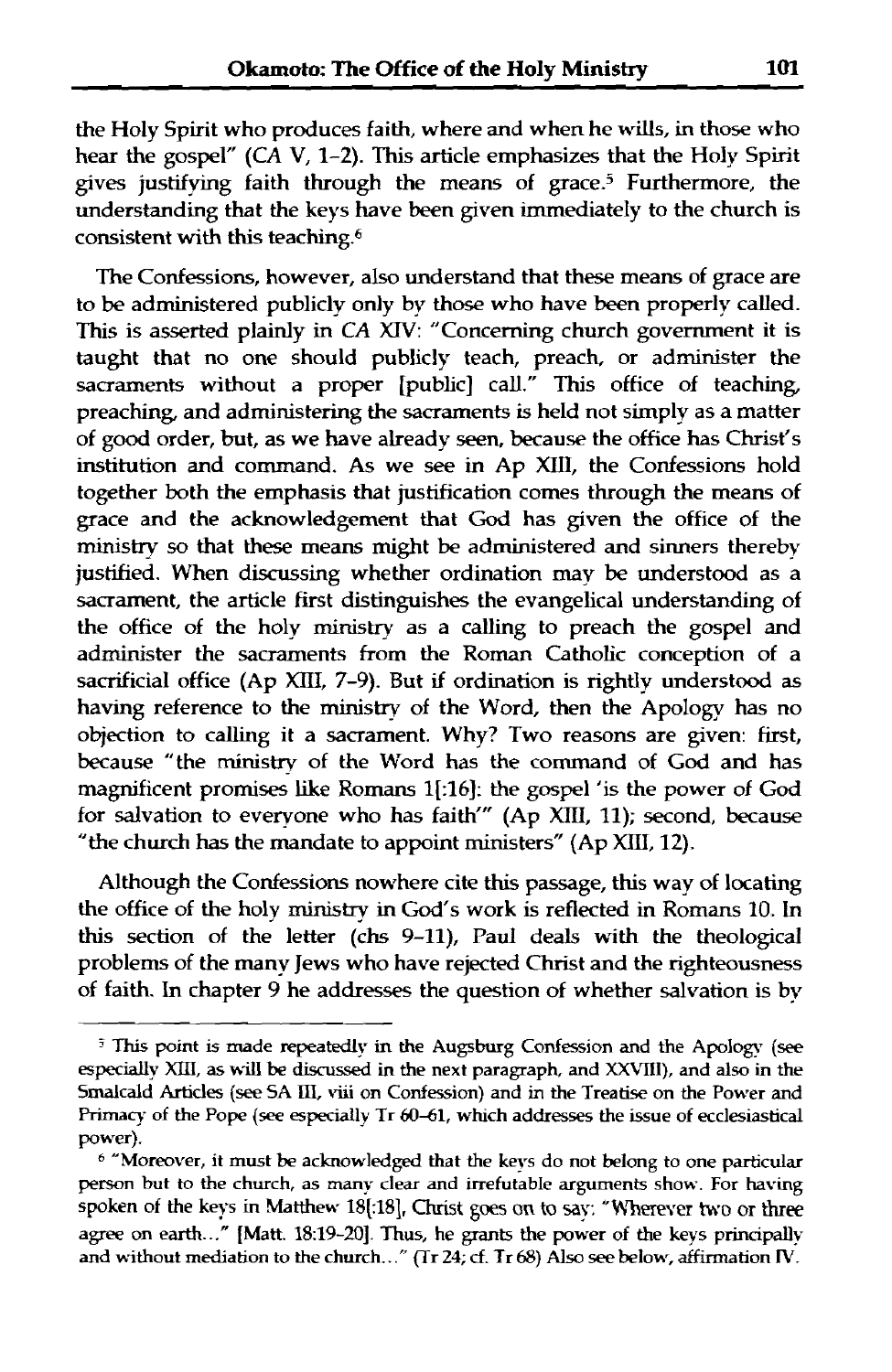grace if so many of the **chosen** people **are** not in fact saved. In chapter 10, he establishes that righteousness comes not **by** works but through faith. Paul begins by announcing that "Christ is the end of the law for righteousness to **everyone** who believes" (v 4), and he argues this with a Christological reading of the Old Testament:

For **Moses** writes about the righteousness that is based on the law, that the person who does the commandments shall live by them. But the righteousness based on faith says, "Do not say in your **heart,** 'Who **will**  ascend into heaven?" (that is, to bring Christ down) or "Who will descend into the abyss?'" (that is, to bring Christ up from the dead). But what does it say? "The word is near you, in your mouth and in your heart" (that is, the word of faith that we **proclaim); because,** if you confess with your lips that Jesus is Lord and believe in your heart that God raised him from the dead, you **will** be saved. For with his heart one believes and is justified, and with the mouth he confesses is saved. For the Scripture says, "Everyone who believes in **him will** not be put to shame." For there is no distinction between Jew and Greek; the same Lord is Lord of **all,** bestowing **his** riches on **all** who call on him. For "everyone who **calls** on the name of the Lord **will** be saved" (Rom **105-**  13).

But this still leaves the problem of hearing about the Lord and his righteousness in the first place. Paul answers this problem by tracing out a theology of the word of God:

But how are they to call on him in whom they have not believed? And how are they to believe in **him** of whom they have never heard? And how are they to hear without someone preaching? And how are they to preach unless they are sent? **As** it is written, "How beautiful are the feet of those who preach good news!" But they have not all obeyed the gospel. For **Isaiah** says, "Lord, who has believed what he has heard from **us?"** So faith comes from hearing and hearing through the word of Christ. (Rom 10:14-17)

Jesus Christ means "the end of the law for righteousness."<sup>7</sup> The way of salvation lies not by hearing and doing **the** law, but by hearing and believing the gospel, and the true righteousness of life comes as a consequence of faith. But, as Paul explains, there is no righteousness of life without faith, no faith without hearing, no hearing without preachers, and no preachers without sending. In this way, Paul locates the **ministry** of the

<sup>;</sup> Cf. John **1:17: "For the law was given through .Moses; grace and truth came through Jesus** Christ."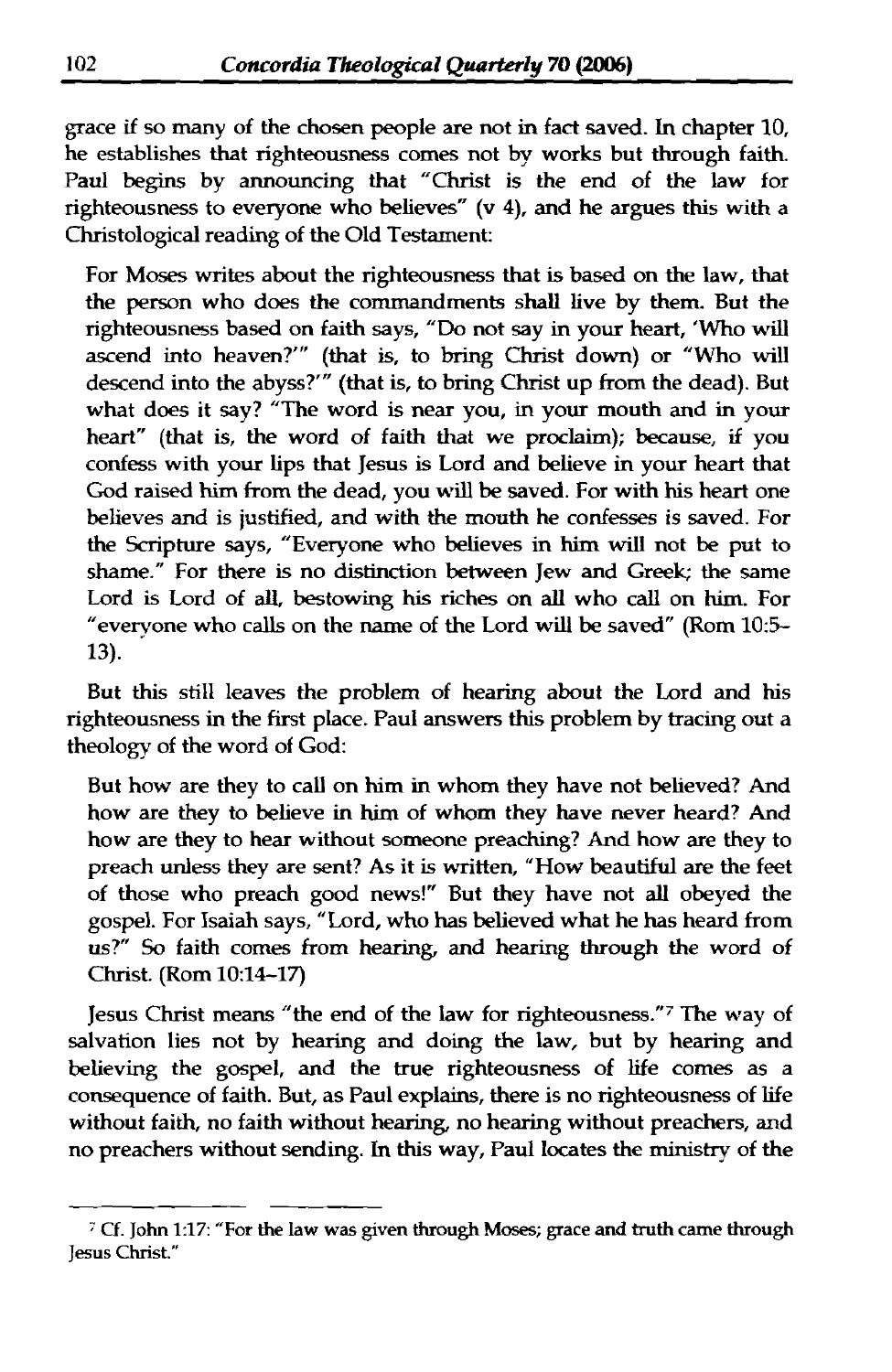word and the office of **this** ministry within the context of justification by faith in the gospel.

#### **I1 Jesus C'hrist instituted and commanded the office of the holy ministry to save sinners.**

As the New Testament teaches and the Lutheran Confessions testify, God has not only established the office of the **ministry,** but he has established it for a definite purpose. Both ways of characterizing the office of the ministry stress that Christ instituted and commanded the office for a particular purpose, namely, to save. **Seen** in the context of God's economy of salvation through Jesus Christ, the office of the holy ministry consists of men appointed and sent **by** Christ as God his Father had sent him. Seen in the context of justification by faith, the ministerial office has been established for the justification of sinners through their preaching of the gospel, their forgiveness of sins, and their administration of baptism and the Lord's Supper.

Therefore, the fact that the Scriptures and the Confessions locate the office of the holy ministry within God's plan and work of salvation also directs us always to reflect upon and talk about this office in that context. Accordingly, a basic test of any understanding of the office of the holy **ministry** is whether it is consistent with God's plan and work of salvation and with his activity of justification through his means of grace.

The testimony of the Lutheran Confessions shows the importance of seeing the saving purpose of the office. The Confessions usually and most significantly discuss the ministry of the word (i.e., the activity of preaching the gospel, forgiving sins, and administering the sacraments) and the ministerial office (i.e., the office responsible for conducting this activity) with the interest that God's **saving** work be accomplished. We cite several occasions. One arises in connection with justification by faith. In CA V, the **ministry** of the Word and Sacraments is confessed as given for the working of justifying faith. Another comes in connection with the distinction of the two powers. In CA XXVIII, the evangelicals "have been compelled, for the sake of comforting consciences, **to** indicate the difference **between** spiritual and secular power, sword, and authority" (CA XXVIII, 4). When the Confutation misses the point of this article, the Apology answers: **"If** the opponents would only listen to the complaints of churches and pious hearts! The opponents valiantly defend their own position and wealth. Meanwhile, they neglect the state of the churches, and they do not care if there is correct preaching and proper administration of the sacraments in the churches" (Ap *XXVIII,* 3). **A third is seen in the** Apology's discussion of the definition of a "sacrament." When Ap **XIIf** has "no objection to calling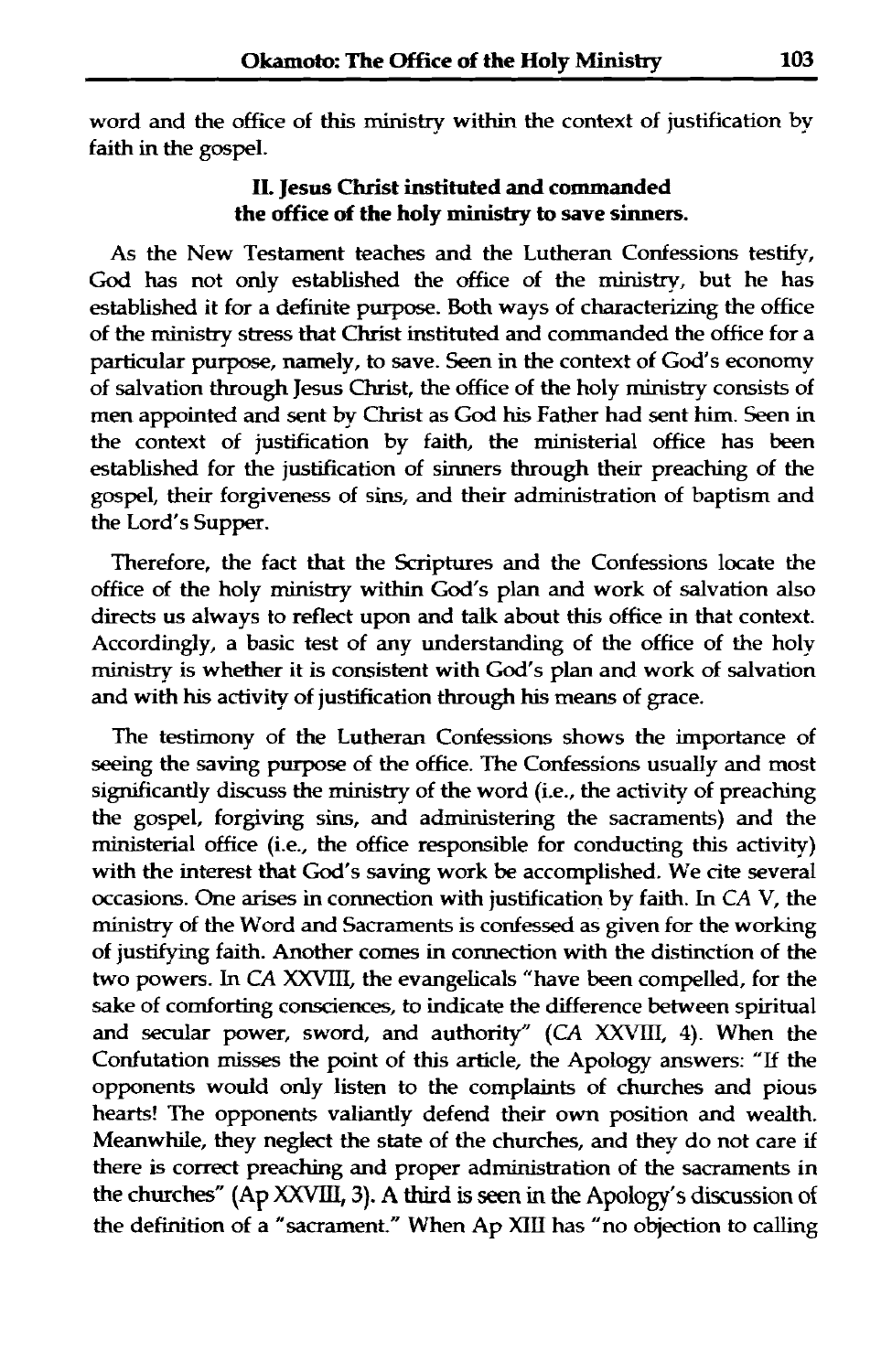ordination a sacrament," it is **because** "the ministry of the Word **has** the command of God and magnificent promises like Romans **1[:16]:** the gospel 'is the power of God for salvation to everyone who has faith'" (Ap XIII, 4). A fourth comes when the Treatise challenges papal primacy. Here it stresses, "certainlv the church is not built upon the authority of a human being but upon the **ministry** of that confession Peter made, in which he proclaimed Jesus to be the Christ, the Son of God" (Tr 25), and it charges that the Roman confusion about the authority of the pope "brought" horrible darkness upon the church and afterward precipitated great tumult in Europe. For the ministry of the gospel was neglected" (Tr  $34$ ).<sup>8</sup>

### **HI. The saving activity for which Christ instituted and commanded the office of the ministry raises the question of authority or power (nature and scope of authority).**

Since the fundamental purpose of the office of the ministry is to save sinners, the existence of the office itself will naturally lead to questions and challenges about its authority or power, because salvation is the prerogative of God alone. Ministers in the exercise of their calling perform deeds that God alone has the right and power to perform By what right do they do such things?

In answering this question, it is important to remember not only that Jesus Christ instituted and commanded the office, but **also** that he himself is the paradigmatic minister. Acting as the Christ and Son of God, Jesus **himself** also prompted questions about and challenges to authority. We see this not only in the particular instance when he forgave the sins of a paralytic (Matt 9:l-8, where he proved his authority to forgive sins by healing the man), but in his ministry as a whole. Jesus gave signs of his authority: healing the paralytic; telling the Samaritan woman all about her life; being attested to "by God with mighty works and signs that God did through him"; and, above all, the sign of Jonah. His saving words and deeds led ultimately to his rejection and crucifixion, but his resurrection from the dead vindicated his identity and authority as the Christ and the Son of God.

- - -

**<sup>8</sup>It may be helpful further to observe that here the Treatise is retaining the medieval categories of the "power of the order" and the "power of jurisdiction," as did the Apolop (which the Treatise cites as the Evangelicals' general treatment of ecclesiastical power;** *see* **Ap XXVIII, 13-14). But both the Apology and the Treatise appropriated the categories critically, and they removed from their definitions any confusion of the two powers and oriented their definitions for the service of conveying** *God's* **grace. Both the Apology and the Treatise, moreover, criticize Roman Catholic doctrine and practice because they amount to a compromise of justification by grace alone.**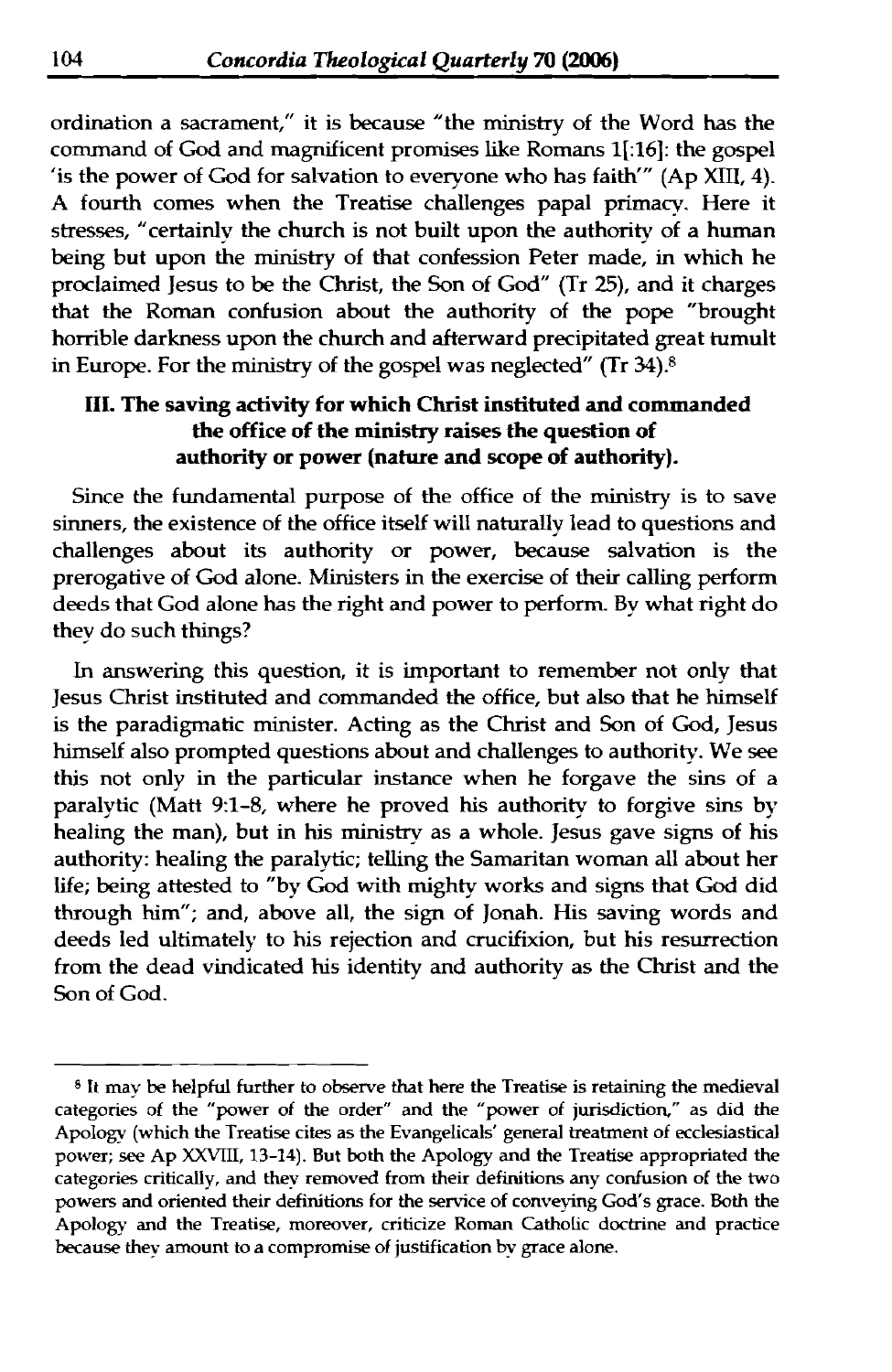Christ did not act on his own authority, but according to God's dispensation and in the power of the Spirit. When Christ instituted and commanded the office, he did so in the same way. He did so because **"all**  authority in heaven and on earth has been given to me" (Matt 28:18) and in the same way "as the Father has sent me" (John 20:21), and he did so with the gift of the Holy Spirit (Luke 24:49; John 20:22; see also Acts 1:8; 2:1-21). In this way, namelv, through Christ's calling and ordaining, the apostles were given not only the responsibility but also the authority to speak and act in God's name. Through call and ordination, ministers are given not only the responsibilitv to speak and act in God's name, but also the power.

#### **TV. The whole church's possession of the power of the keys relativizes neither the necessity nor the authority of the office of the holy ministry, but it confers to the church both the right and the responsibility to call and ordain ministers.**

As we noted in the Introduction, the topic of the office of the **ministry arises** "in discussions about lay ministers, mission and evangelism, and the relationship of congregations with their ministers." Looking further into all of these discussions, one frequently finds contentions over the relationship between the church as possessing the power of the keys and the office of the ministry also as possessing this power.<sup>9</sup> These contentions make this relationship an important issue today.

To sort out such issues faithfully, we should acknowledge both that Christ instituted the office of the holy **ministry** and gave it the power of the kevs (John 20:21-23; Matt 16:13-19), and also that Christ gave the power of **the** keys to the whoIe church (Matt 18:18-20). The Lutheran Confessions affirm both testimonies. The Treatise affirms explicitly both when it refutes arguments for papal primacy (Tr 22-24). The Roman opponents insisted that its claims about the primacy of the bishop of Rome derived from Christ giving the keys to Peter in particular (Matt 16:18-19; John 21:17). The Treatise counters with two arguments: one that Christ had given the power of the keys equally to all the apostles, and another that Christ gave the keys also to the whole church. The Confessions, moreover, testify to the keys granted to the whole church in other ways, notably when the Srnalcald Articles speak about "the mutual conversation and consolation of brothers and sisters" (SA **HI,** iv) and when the Large Catechism identifies a "secret confession that takes place privately before a single brother or sister" (LC Conf 13). These citations show that the Confessions understood that Christ gave the power of the keys both to the entire church and to the office of the ministry. To be sure, the Confessions themselves do not

<sup>&</sup>lt;sup>9</sup> As significant as it may be, however, it is only one key point of contention.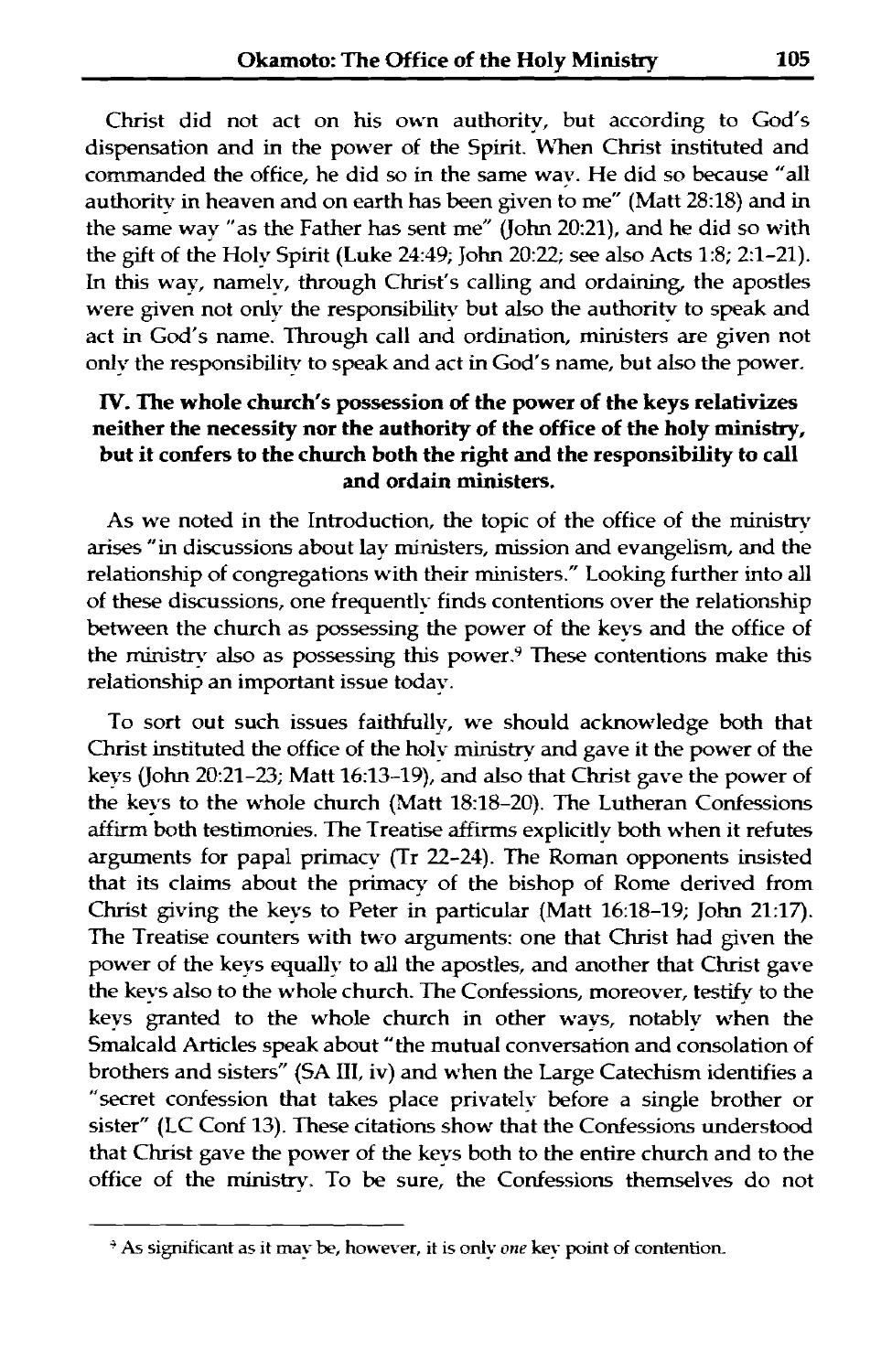articulate a precise distinction of the possession of the keys. Nevertheless, it is a clear conclusion from the fact that they recognize and argue that Christ gave the power of keys both to the church and to the office. Their **use** of the New Testament witness substantiates this conclusion. Particularly in their repeated use of the Lord's words recorded in John 20, the Confessions reflect the understanding that Christ instituted the ministerial office as a distinct office within the church. They do not understand that the office derives from the church as the holder of the keys. At the same time, however, the Confessions also see the church as possessor of the keys by virtue of another of Christ's teachings: "Where two or three are gathered in my name" (Matt 18:20). They do not see the office as sole location of the power of the keys nor those in the office as the sole possessors of the keys. Accordingly, we also must recognize that the power of the keys is neither the exclusive possession of those called to the office nor granted to the office simply by way of derivation from the church.

The assertion that Christ established the ministerial office is significant because it shows that the authority of the office derives from Christ's own authority. It is true that Christ places men into the office and conferred this authority through the **call** of the church, whose right to call and ordain ministers sterns from her possession of the keys. Ministers, however, exercise authority by virtue of the office that Christ himself instituted.<sup>10</sup> When they act according to Christ's institution, those put into the office act "in the stead and by the command of" Christ, and so that those who hear them, hear Christ (Luke 10:16). Ministers do not serve at the pleasure of the congregation, as a servant or an employee, but serve as deputies of Christ.

Christ's institution, however, not only establishes the authority or power of the office but also qualifies it. What Christ established and commanded defines **both** what is and what is not within the scope of the authority of this office. The Confessions recognize this qualification particularly in CA/Ap **XXVIII** on the power of bishops, which are concerned to articulate the range of the powers proper to the office.

Consequently, according to divine right it is the office of the bishop to preach the gospel, to forgive sin, to judge doctrine and reject doctrine that is contrary to the **gospel,** and to exclude from the Christian

<sup>&</sup>lt;sup>10</sup> This truth is embodied in some orders for absolution, including this one from *The* Lutheran Hymnal: "Upon this your confession, I, by virtue of my office, as a called and ordained **servant** of the Word, announce the grace of **God** unto all of you, and in the stead and by the command of my Lord Jesus Christ, **1** forgive vou all your sins in the name of the Father and of the Son and of the Holy Ghost."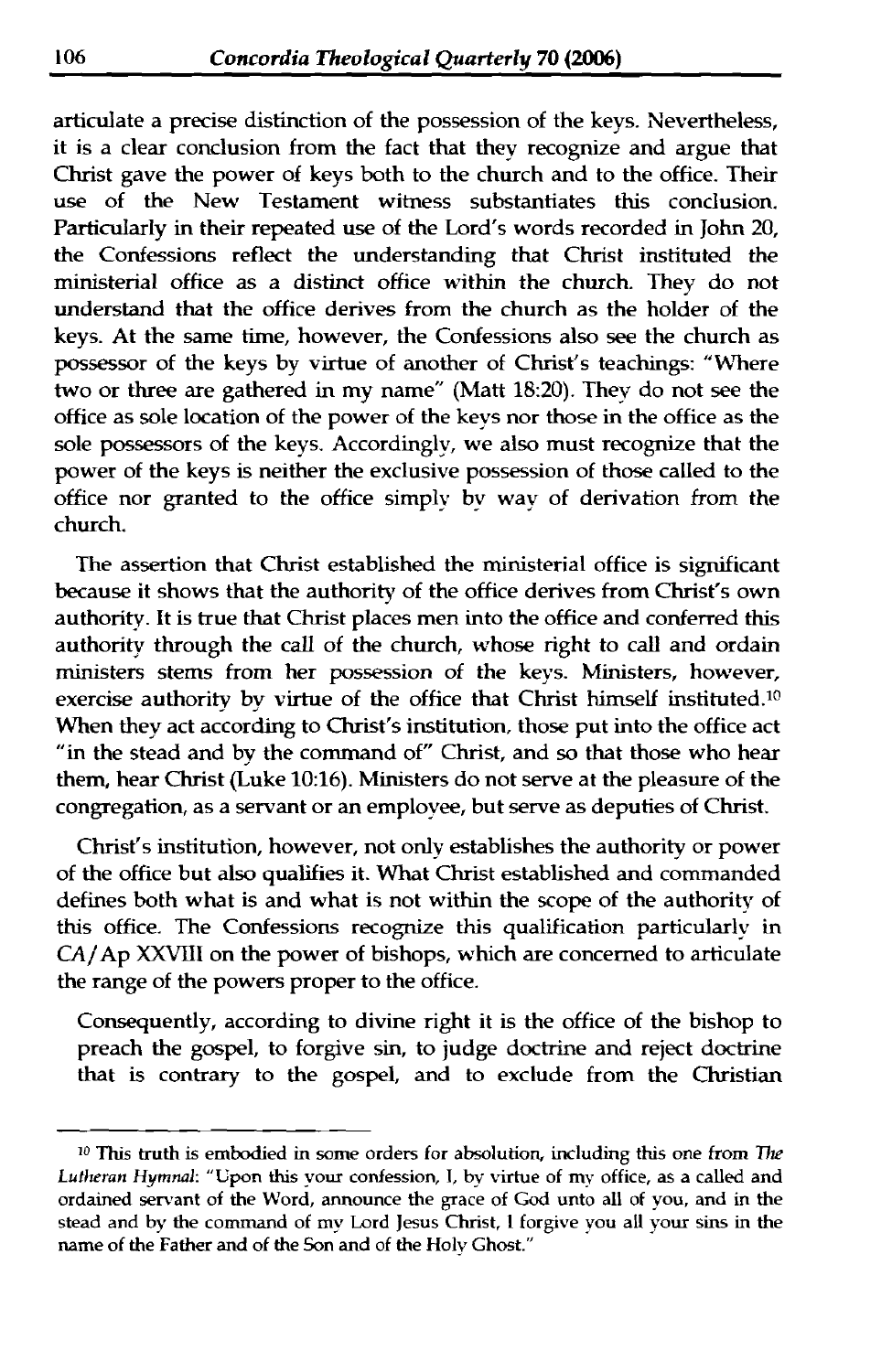community the ungodly whose ungodly life is manifest-not with human poker but with God's Word alone. **(CA XXVIII,** 21).

In the Confession we have said what power the gospel **grants** to bishops. Those who are now bishops do not perform the duties of bishops according to the gospel, even though they may well be bishops according to canonical orders, about which we are not disputing. But we are talking about a bishop according to the gospeI. We like the old division of power into the "power of the order" and the "power of jurisdiction." Therefore, bishops have the power of the order, namely, the ministry of Word and sacraments *Iministerium verbi* et ministry of Word and sacraments *[ministerium verbi* sacramentorum]. They also have the power of jurisdiction, namely, the authority to excommunicate those who are guilty of public offenses or to absolve them if they are repentant and ask for absolution (Ap XXVIII, 12-13).

When pastors act "according to the gospel" (i.e., according to the institution and command of Christ), Christians should hear them and should obey them. "That is why parishioners and churches owe obedience to bishops, according to this saying of Christ (Luke 10[:16]): "Whoever listens to you listens to me" (CA XXVIII, 22). On the other hand, "whenever they teach, institute, or introduce something contrary to the gospel," they must not be obeyed (CA XXVIII, 23). To be sure, those who occupy the office may exercise other kinds of authority, but if they do so, they do so according to human agreements and for the sake of order, not because they have a divinely given right.

The assertion that **Christ** gave the keys to the whole church is significant for at least two reasons. First, this claim is the basis for recognizing that in certain circumstances any Christian might administer God's grace.<sup>11</sup> Because Christ gave the power of the keys to the whole church, the Confessions recognize situations in which any Christian could convey *God's* grace to another Christian brother or sister (Tr 67). One situation is an emergency, that is, a situation of imminent danger of death where no pastor is available. In such situations, "even a layperson grants absolution and becomes the minister or pastor of another" (Tr 67). Another situation includes instances when brothers and sisters in Christ deal with one another's sins and burdens. Such instances include "the secret confession that takes place privately before a single brother or sister" (LC Conf 13) and the "mutual conversation and consolation of brothers and sisters" (SA III, iv).

**fi In support of this position, Tr 68 cites the words of** Christ, **"For where two or three are gathered in my name** . . . " **(Matt 1820) as pertinent. Again,** *see* **also Tr 22-24.**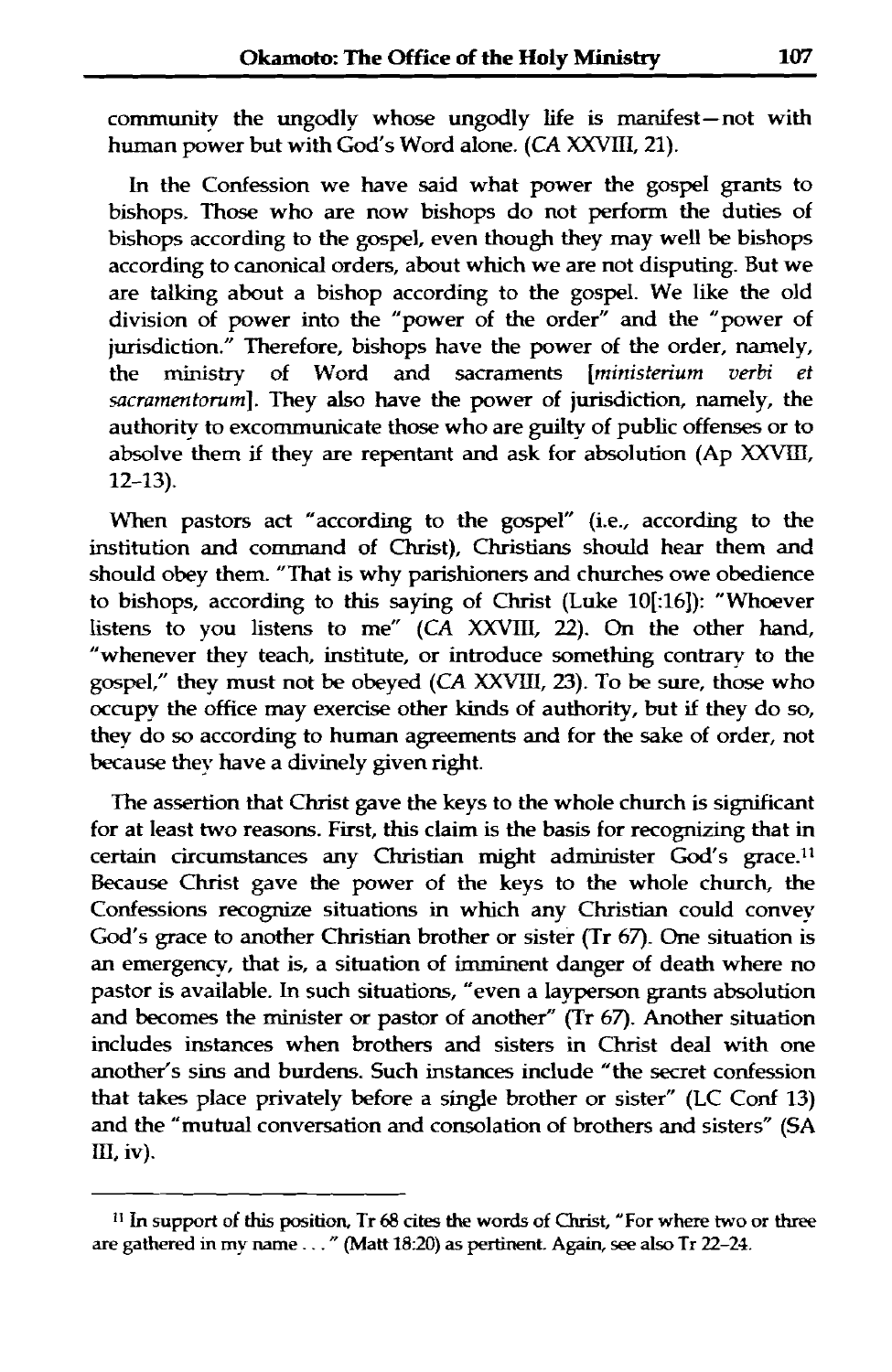We can see from this that the truth that Christ gave the keys to the church often does not speak to some questions about evangelism commonly asked today: Are **all Christians** missionaries? Does the Great Commission apply to ministers alone or to all Christians? **Can any**  Christian share the gospel, or is this only for pastors? When these questions are dealt with, they usually are referring to speaking about the one true God, his Son, his will, his forgiveness, his love, etc. Both Old and New Testaments show that **the** one true God's identity, actions, and will may be made known by any of God's people, from the greatest to the least, from Moses and **Elijah** to the captive girl who lets it be known that the master should visit the prophet in Israel, from John and Paul to the **Samaritan** woman and the women at the empty tomb. If a slogan like "every Christian is a missionary" refers only to this much, then we should all acknowledge not only that any Christian may speak about God, Christ, judgment, and salvation as they live out their callings, but that **Christians**  as a community in the world do testify to all these **things** by their very lives.<sup>12</sup> But the fact that Christ has given the keys to the whole church bears on different situations. It addresses situations where it is necessary not simply to speak about God and Christ and forgiveness but to speak in the name of Christ and actually to forgive.

The assertion that Christ gave the keys to the whole church is sigruficant also because it gives to the church the right and the responsibility to call and ordain ministers. The Confessions never **use** the truth that the whole church possesses **the** power of the keys to make the office of the holy **ministry** unnecessary or merely useful. **On** the contrary, **this** truth serves as the basis for the church's right to call, choose, and ordain ministers (Tr 60-72). Exercising this right by calling those who are placed in the office is one sigruficant way that the church keeps Christ's institution and command.

The Treatise demonstrates this line of thinking. It acknowledges some difficulties and challenges that churches may face with **respect** to their ministers. Some churches may be confronted by ministers who abuse their power or lead ungodly lives. Other churches may find ministers unavailable in time of need. These **kinds** of situations, however, do not lead the confessors to suggest that Christians might do without men called and ordained to the ministerial office. **On** the contrary, the fact that the church possesses the keys gives them not only the right but also the obligation to ordain ministers if necessary: "[W]hen bishops either become heretical or are unwilling to ordain, the churches are compelled by divine - -

**<sup>12</sup>Of course, it is a pertinent question to ask whether this witness is faithful, but this, too, is a question for another occasion.**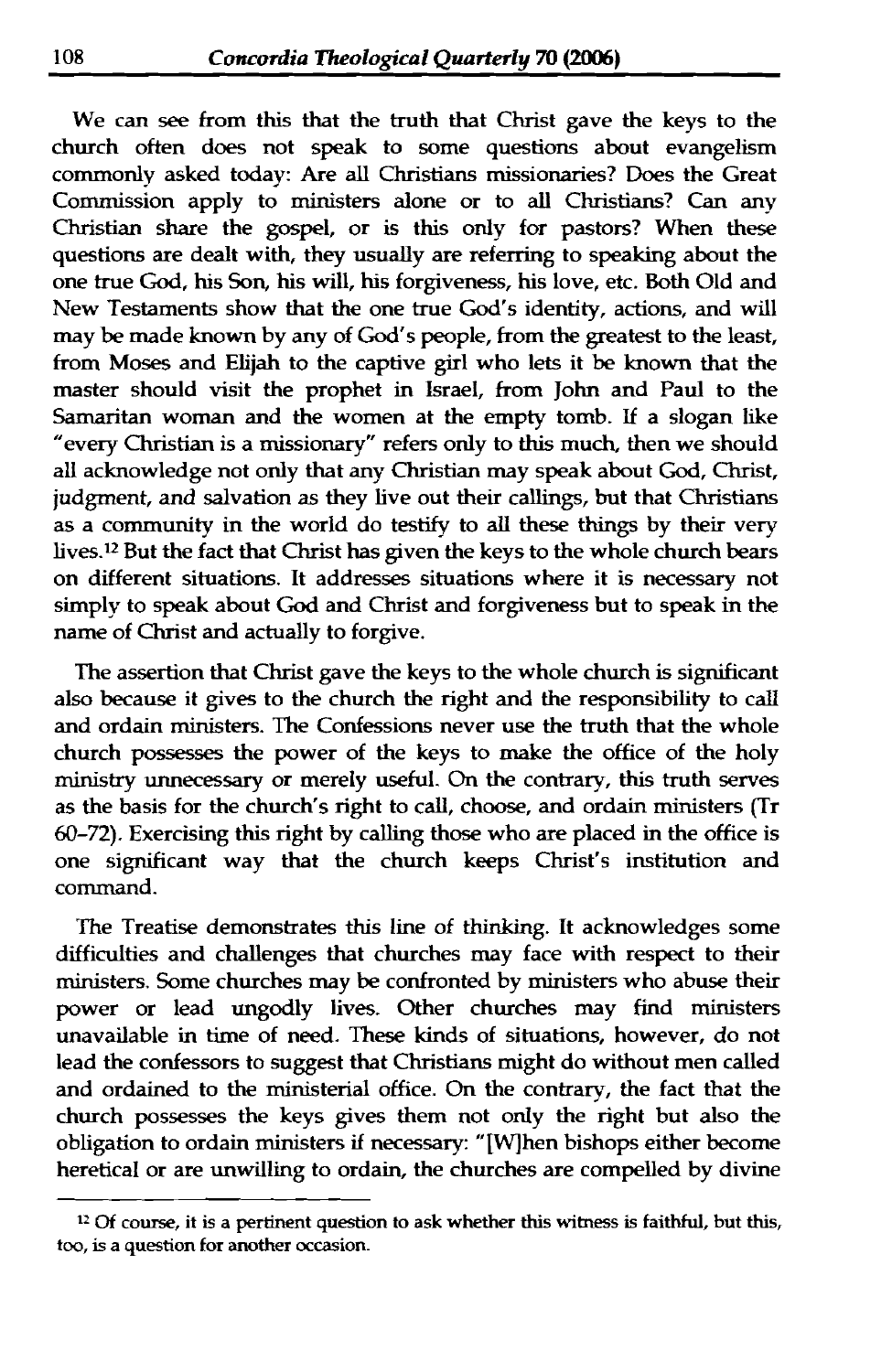right to ordain pastors and ministers for themselves" (Tr 72). It might be said that this right holds even in an emergency and conclude that such situations do not show that ordination is optional, but necessary. But this way of putting the understanding of the Confessions fails to acknowledge that the confessors took this sort of right and responsibility for granted. We can see that the confessors regarded ordination as necessary **by** the way that the Treatise uses the emergency situation in its argument. It was unnecessary for them to prove this; in fact, they could use it as a **part** of a proof. The Treatise uses it as a premise in order to prove that the church must have the right to choose, call, and ordain ministers.

This right is a gift bestowed exclusively on the church, and no human authority can take it away from the church, as Paul testifies to the Ephesians **[4:8,11,** 121 when he says: "When he ascended on high . . . he gave gdts to his people." Among those **gifts** belonging to the church he lists pastors and teachers and adds that such are given for serving and building up the body of Christ. Therefore, where the true church is, there must also be the right of choosing and ordaining ministers, just as in an emergency even a layperson grants absolution and becomes the minister or pastor of another. So Augustine tells the story of two Christians in a boat, one of whom baptized the other (a catechumen) and then the latter, having been baptized, absolved the former. (Tr **67j** 

In an emergency situation, the fact that the whole church has been given the power of the keys makes ordination appropriate, not irrelevant. Persons who act in such emergencies are not thereby put into the office. Simply because one is thrust into such a situation, or simply because one might possibly be thrust into such a situation, that one should not be understood as being put into the office. But the point is that the Treatise does not imagine churches without ordained ministers of some kind, even in emergency situations or when no one else will call and ordain men for the office. **As** confessors of the same doctrine, neither should we.

#### **V. We should observe** bath **a clear distinction between aptitude for serving in the office and the authority of those in**  the office and also a definite relationship between them.

The question of aptitude comes up regularly in conversations involving the office of the holy ministrv. One argument for the ordination of women is that women are supposed to be more likely to have dispositions suited for pastoral ministry. One concern about non-residential pastoral education programs such as DELTO is that they may not always provide adequate training and formation for pastors. One reason that the categorv of "teacher of theologv" has been recently discussed is that there are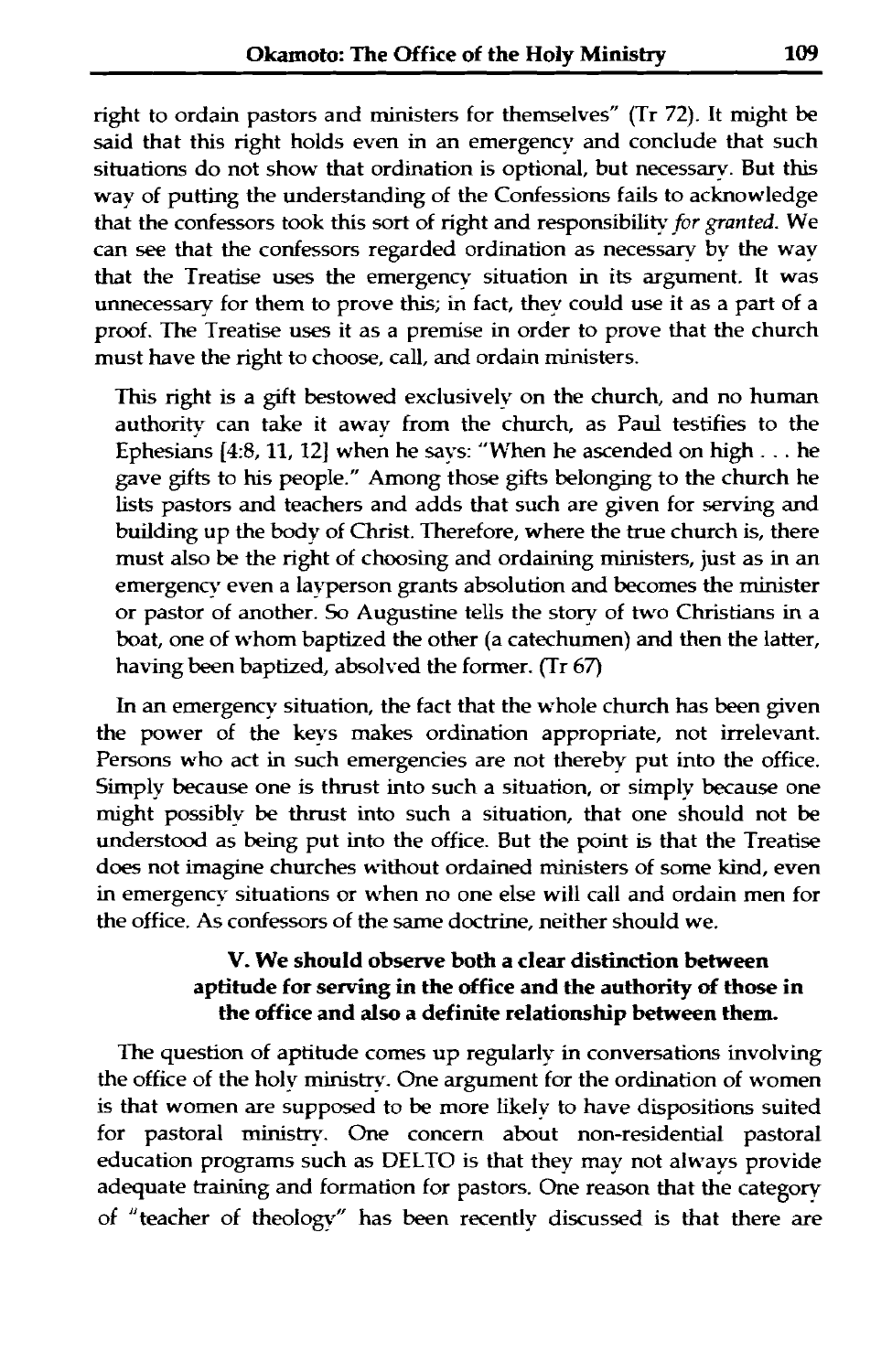women willing and able to teach theology in LCMS institutions of higher education. Whether such arguments, concerns, or reasons have validity is a question for another occasion; for our purposes, they illustrate how readily the issue of aptitude enters when a conversation involves the ministerial office.

Aptitude is a necessary category for thinking about ministers and their office, because they are expected to have certain qualities and capacities, and because they are given definite responsibilities to fulfill.<sup>13</sup> For instance, they must be "apt to teach" (1 Tim 32). But we should be careful not to let aptitude be the **primary** category for reflection and discussion of ministers and their office. Knowledge alone is not enough **Skill** and wisdom to put knowledge to use are not sufficient. Authority or power to act is also needed. As we have already emphasized, Christ established this office for acts that convey God's forgiveness and promises of life and salvation. Such acts require not only a certain aptitude, but they require divine authorization, which is given a **man** when he is called and ordained to the office. Accordingly, authority or power is also a necessary category for reflection on the responsibilities of the office of the **ministry** and on the expectations for those called to the office. We have already observed that the ministry of Jesus Christ shows that "authority" is a significant concept for the doctrine of the ministry.<sup>14</sup> At this point we would say more specifically that his **ministry** shows that the concept is sigruficant for **thinking** about such issues as call and ordination **as** well as education of candidates for the ministry (pastoral education) and their certification.

First, it shows that call and ordination are essential for conduct of the ministry. Ministers do **things** in the place of Christ. They forgive and retain sins. They judge doctrine. They administer the signs **of** God's favor. They warn and admonish against sin and error. They exclude and include particular persons. In all these things they stand over against others, and so the question follows naturally: By what right? On whose authority? When Moses went to Pharaoh, he had his staff. When **Elijah** stood off against the prophets of Baal on Mount Carmel, he could call down fire from the heavens. When Jesus was challenged for a sign, he gave them the sign of Jonah. These indicated their God-given authority. What is the sign of authority for ministers today? It is their call and ordination, which assure that they act by divine right and on the authority of Christ. This truth makes such ideas as lay ministers invitations for difficulties and

**<sup>13</sup> Therefore, education, certification, and oversight should neither be relativized as adiaphora nor dismissed as legalistic.** 

**<sup>14</sup>** See **above, 53.**